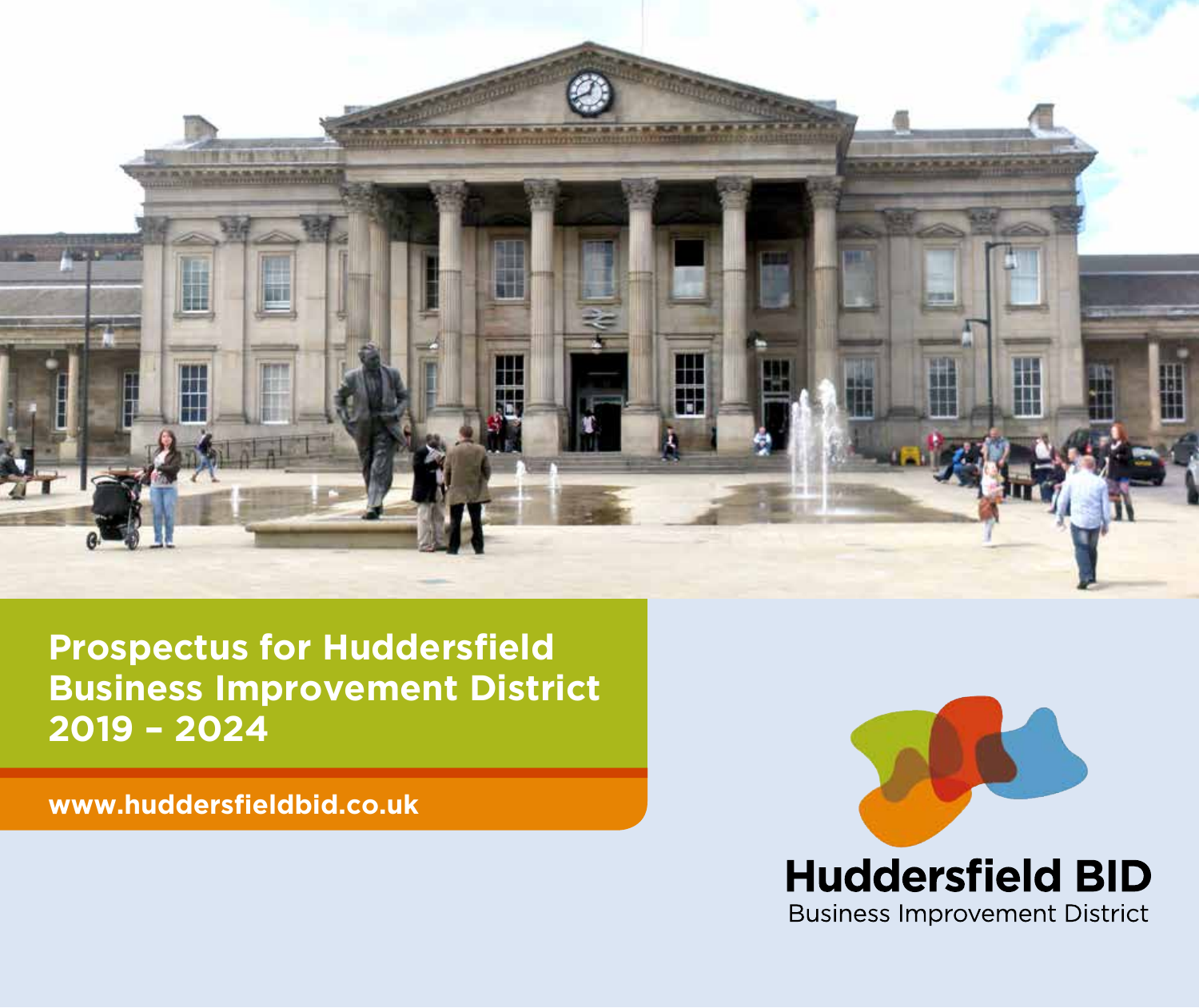#### **Chair's intro' Message from the Chair of Huddersfield BID Steering Group**

I am proud to be writing the introduction to this Proposal and Business Plan for the Huddersfield Business Improvement District (BID). Over the last 18 months we have been working hard conducting surveys, consultations, workshops and studying successful BIDs across the UK. Based on this work we have identified a set of initiatives that we believe will make a real difference to the success and prosperity of the Huddersfield business community.

One of the biggest challenges Huddersfield has to overcome is the negative perception by many who have never even visited and from those who live in and around the town. It has its economic challenges but its strength in its manufacturing base and its acclaimed University provide great platforms from which to develop the town into an exciting place to live, work and invest and not a place which simply looks forlorn, tired and locked in the past.

Businesses and organisations in Huddersfield's town centre and surrounding area are not alone in facing challenges of economic uncertainty, the pressures from changing lifestyles, increased mobility, new competition, greater customer choice and changes in working practises. However, it will be those towns which are able to offer a great experience and an attractive environment which are going to thrive in the future.

This BID Business Plan has been created by a volunteer working group of business people like you with a wide range of business experience. representing your interests. They have given their time freely because they believe in the future of Huddersfield

and are willing to play their part in helping to shape it

This plan sets out projects and initiatives which will support businesses

and complement the programmes of others and the investment in the town which, we believe, will make a positive difference to your business.

Our cumulative investment will provide a business-driven focus to ensure essential improvements to Huddersfield, a means of promoting its businesses and organisations and changing those negative perceptions. This investment will also set standards in the town centre and surrounding area which reflect our own aspirations as businesses and organisations, with a budget, over the five-year BID lifetime of over £2 million.

This is a realistic plan with realistic targets at a realistic cost. It is a chance for us to come together and help drive the way in which the town presents itself and is perceived. The only way in which the town can realise its full potential is to work together effectively as a single community of businesses and organisations who share the same vision and goal for the town. Let's not allow this unique opportunity to slip away. We urge you to look carefully at the proposal and to give it your full support at the formal BID vote in June.

#### **Vernon O'Reilly**

Manager of the Piazza Shopping Centre Chair of Huddersfield BID Steering Group





#### **List of Steering Group members**

Vernon O'Reilly (Chair) Piazza Shopping Centre

**Ruginess Improvement District** 

Adam Fletcher Ridley and Hall

Andrew McConnell University of Huddersfield

Barney Mynott Federation of Small Businesses

Bill MacBeth Textile Centre of Excellence

Brent Woods The Media Centre

Chris Jennings Asst Mgr Boots Kings Street

Cllr Julie Stewart-Turner Kirklees Council

Daniel Krigers Chadwick Lawrence Solicitors

Donna O'Hara Boots

Emma Grain Northern Tea House

Gareth Davies Voodoo SMS

Hayley Higgins Boots Opticians

Ian Ferguson pfbb UK

Jennifer Wolstenholme Green Island Café

Joanna Wellden Leeds Building Society

John Hirst Huddersfield Partnership Karen O'Neill Lawrence Batley Theatre

Karl Battersby Kirklees Council Strategic Director, Economy and Infrastructure

Kay Mulligan Subway

Kevin Chatham Northern Tea House

Martin Venning Venning consultants

Michelle Hodgson Literature Festival

Milton Brown Kirklees Local TV

Paul Clarke McDonalds

Peter Branson Huddersfield Unlimited

Peter Sargent Huddersfield Civic Society

Samantha Sharp Packhorse Shopping Centre

Simon Taylor Kirklees Council, Head of Strategic Investment

Steven Leigh Mid Yorkshire Chamber of Commerce

Vanessa Scrimshaw

New Dawn Resources and Huddersfield Partnership Vice Chair

This prospectus should be read in conjunction with the full Business Improvement District Proposal and Business Plan accessible on www.huddersfieldbid.co.uk or by emailing the BID Development team on enquiries  $\alpha$ huddersfieldbid.co.uk or phoning 01484 599233.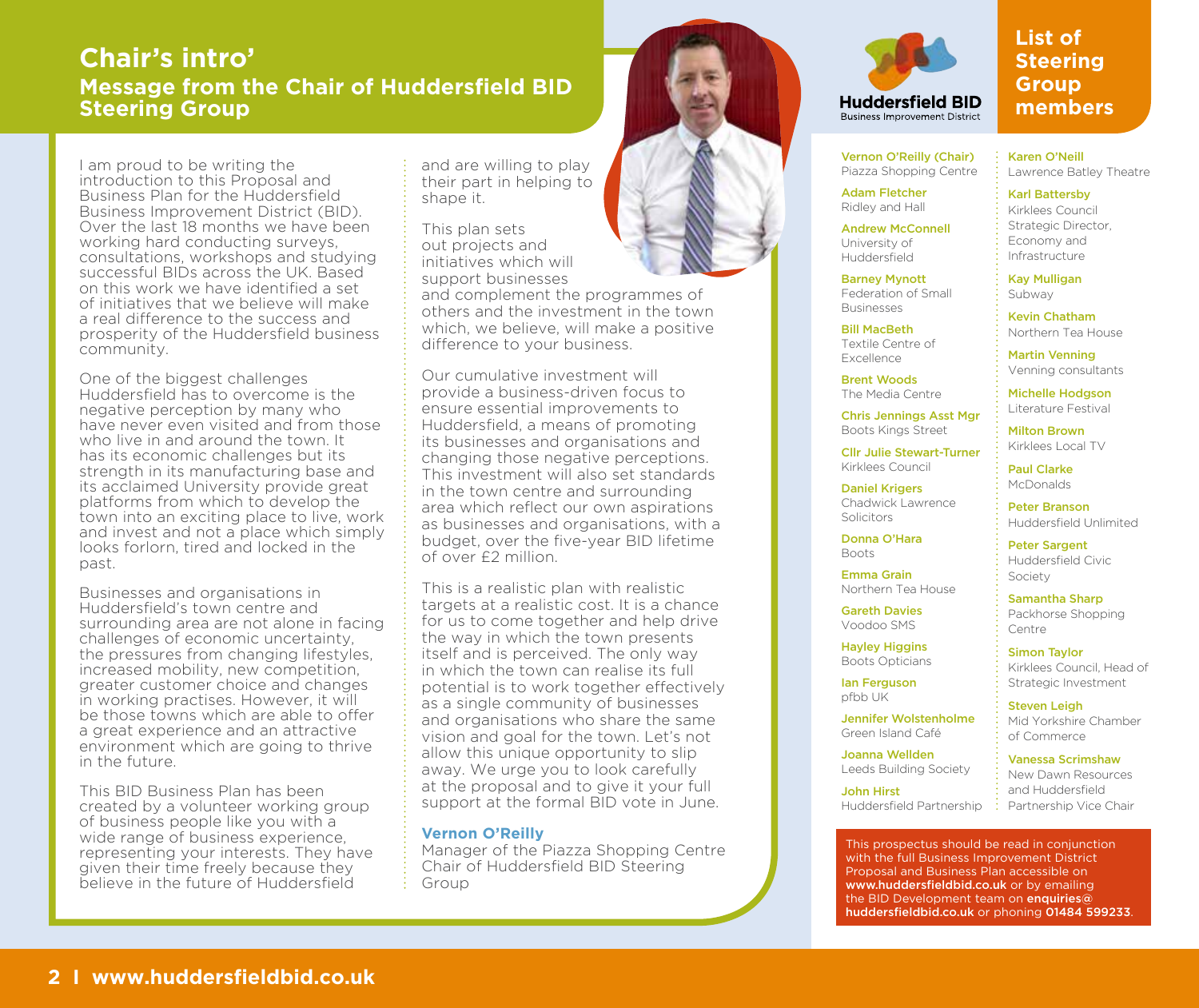#### **A vision for Huddersfield created by you, the businesses**

"To develop Huddersfield into an accessible, safe, vibrant and attractive destination which celebrates its culture and heritage, serves its local business, university and residential community and is recognised nationally and internationally as a great place to be"

### **What is a BID?**

- A Business Improvement District (BID) is a defined geographical area within which the businesses have voted to invest collectively to improve their trading environment.
- The lifetime of the BID is covered by Regulations and is set at no more than 5 years
- A not-for-profit company is set up and run by the businesses in the area and is responsible for ensuring that the aims and objectives of the BID Proposal are delivered.

• BIDs are about additionality. They do not replace local authority or police services but have to provide additional resource and activities to benefit the area.

#### **There's already over 300 BIDs operating across the country**

Since 2004, over 300 BIDs have been proposed and approved by business communities in England and Wales. These include Altrincham, Stockport, Chester, Manchester city centre, Halifax, Leeds, Birmingham and many London boroughs.

There are more than 120 BID areas which have been operating for more than five years and have gone through a renewal ballot, whilst more than 30 have now entered their third term having gone through a third ballot. In most cases BIDs going on to a second term have received an even greater endorsement in the vote than they did the first time.

Flire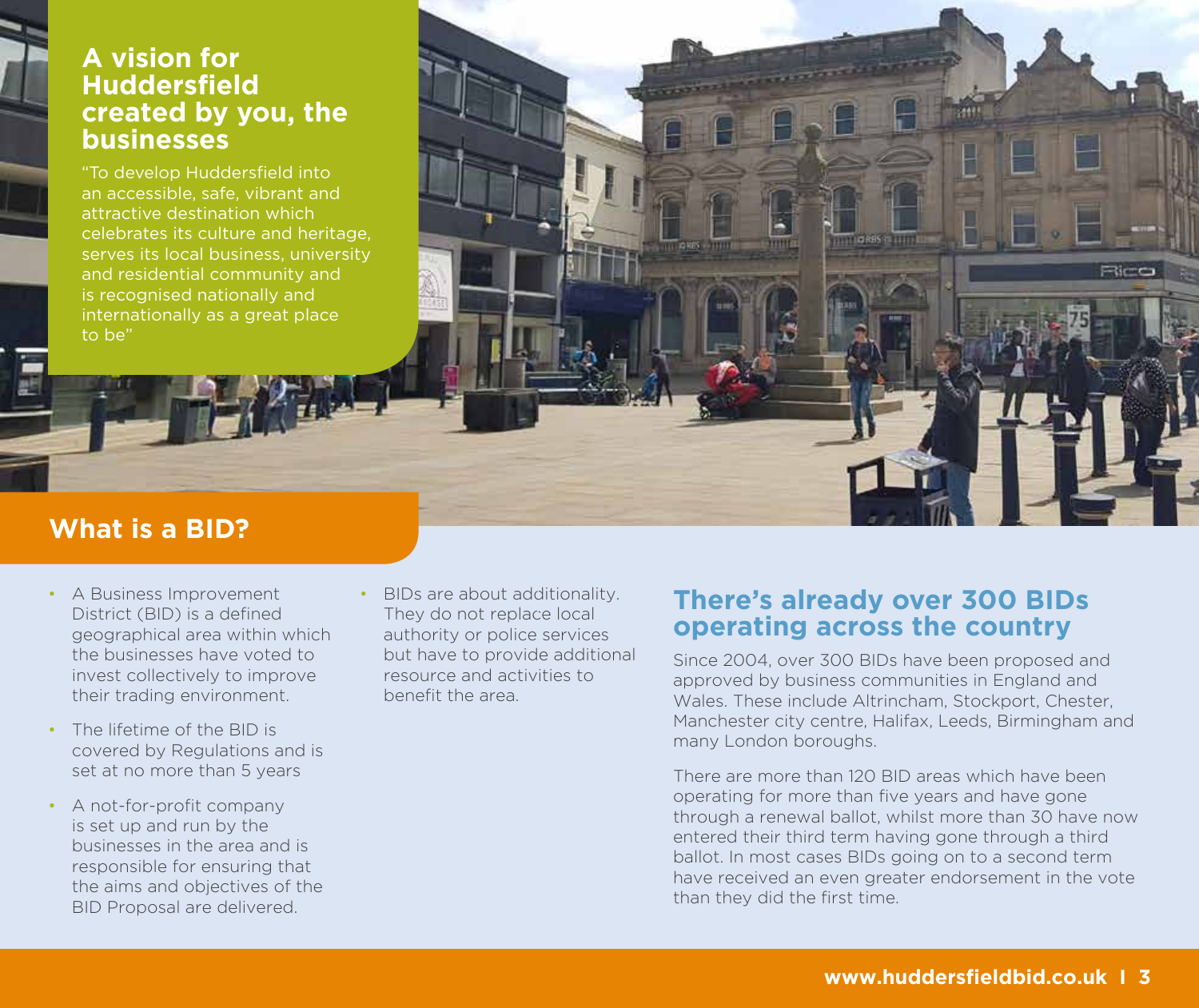

#### **Your feedback – what you said**

#### **This proposal has been determined by you, the Huddersfield business community.**

Extensive research and consultation was undertaken by the BID development team over an 18 month period to understand and highlight key issues for businesses and stakeholders and to explore potential future projects for the Huddersfield BID. This plan reflects the views and aspirations of the businesses in the area.

Research consisted of one-to-one discussions, personal visits, surveys and workshops across the BID area.

The BID will help to make Huddersfield a better place to visit, shop, relax, work and live. An improved town centre means a better trading environment and more prosperity for our town, our businesses and our residents.

**Steven Leigh (Head of Policy and Representation at the Chamber of Commerce)**





Personal Business Visits



Detailed surveys completed by businesses



Vision and objective setting workshops



**Newsletters** mailed out and hand delivered to all businesses



Budget setting workshops



Press releases and radio interviews



Dedicated BID website for businesses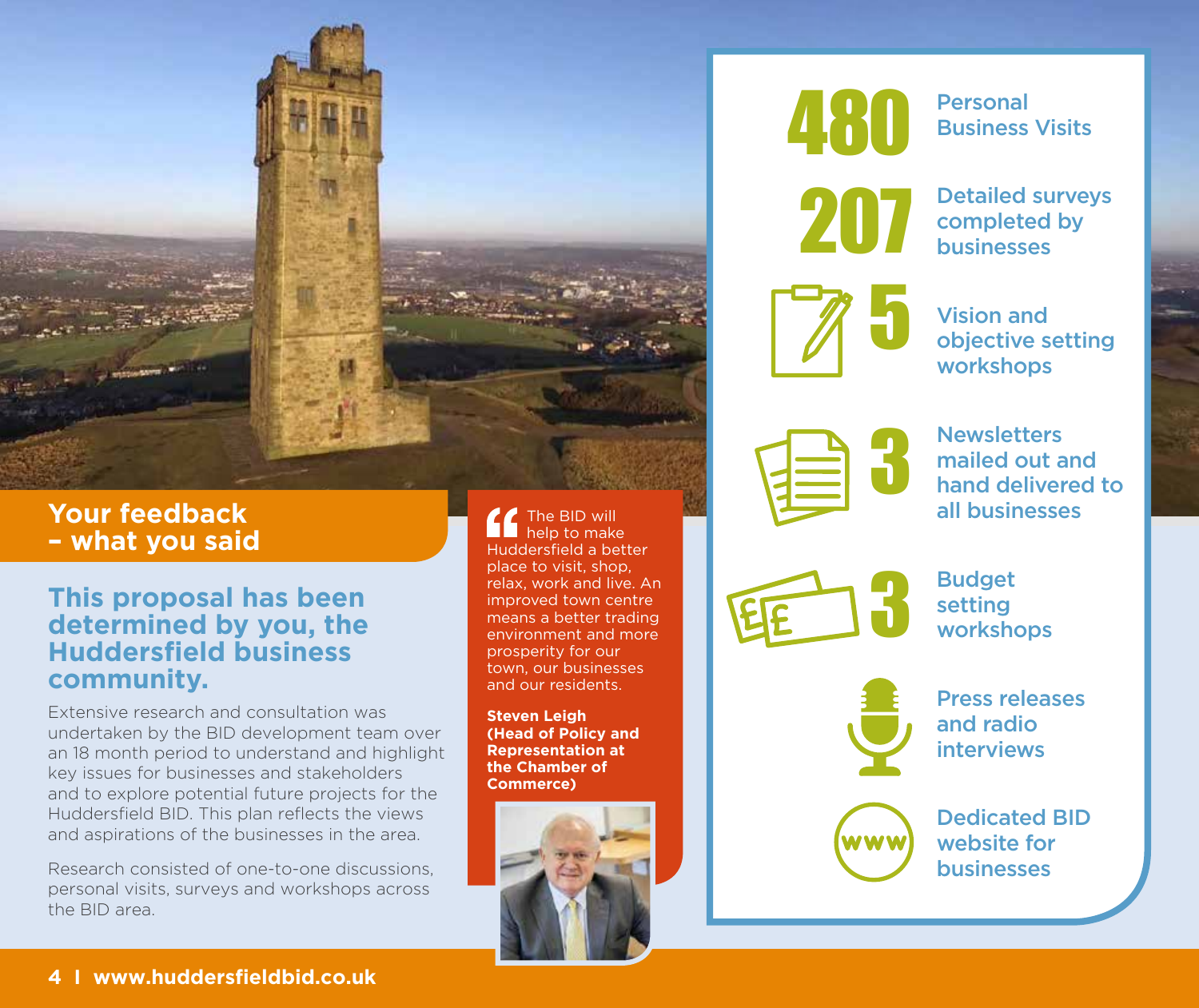#### **Your priorities**

Businesses identified key priority areas for a new BID which fall into four objectives:

#### **1. Promotion of a Lively Huddersfield**

 To create a vibrant town centre and immediate surrounding area which has a strong sense of identity and a positive awareness locally, regionally and nationally.

#### **2. Creating an Accessible Huddersfield**

 To create an accessible town centre for visitors, residents and people working in and around the town centre and immediate surrounding area to explore.

#### **3. A safe and attractive place to be**

 To develop and maintain a safe and attractive environment for visitors, residents and people working in the town centre and the immediate surrounding area to enjoy.

#### **4. A great business, leisure and cultural offer**

 To encourage the growth, development and investment of businesses and organisations which support the development of Huddersfield's identity.

Almost two thirds of businesses commented that the town had become a worse place to do business over the last five years, indicating the need for improvement. Developing the town's identity and branding to attract more visitors was identified as the top priority for businesses.

All activities listed under the four objectives relate to Huddersfield town centre and the immediate surrounding area unless otherwise stated.

Huddersfield has an awful lot to offer to businesses and visitors to the town alike. The BID can help market and promote the area in a positive way, changing perceptions and helping to create a destination which people want to visit at all times of the day, evening and at night.

**Kay Mulligan (Subway)**



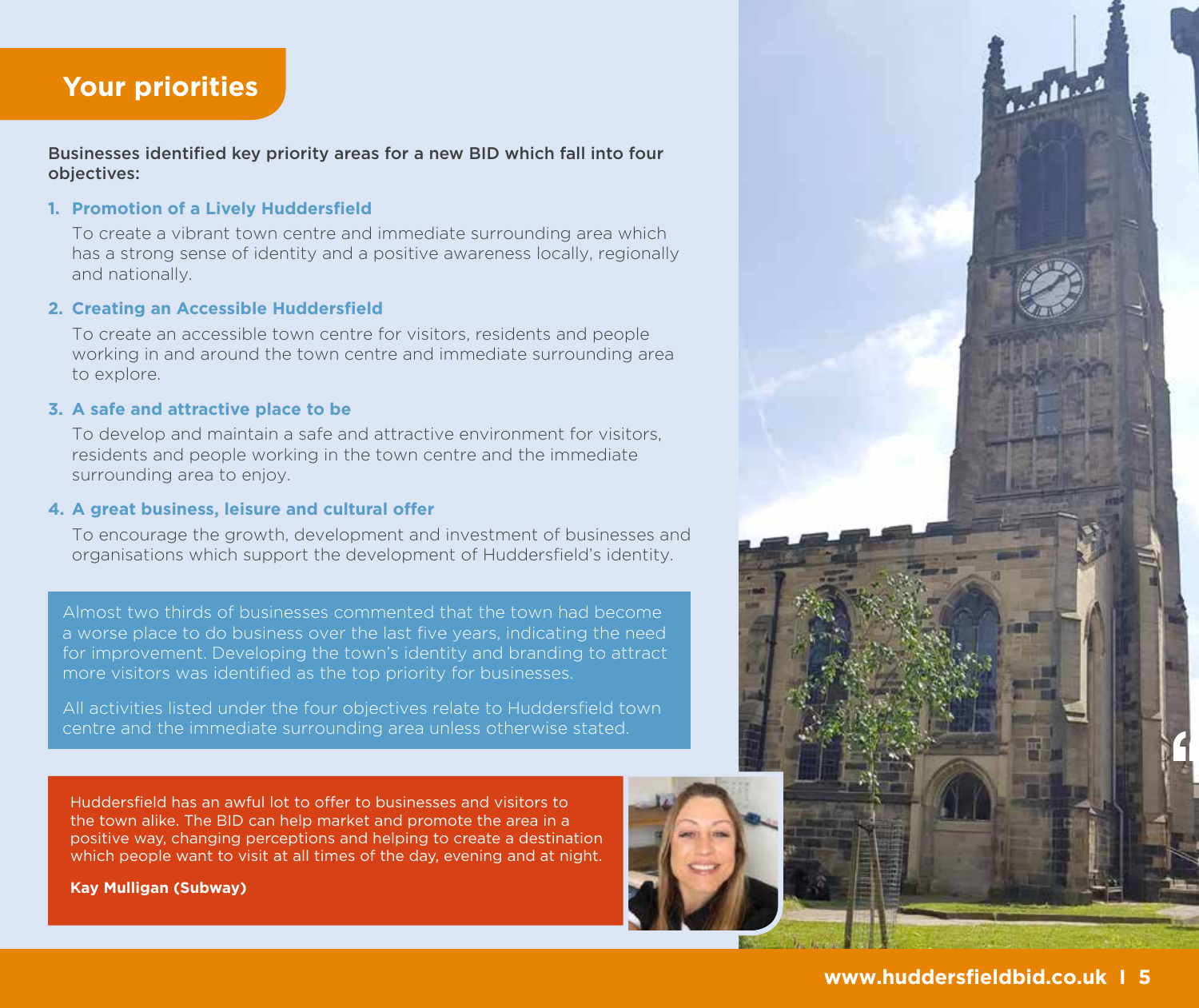

To create a vibrant town centre which has a strong sense of identity and a positive awareness locally, regionally and nationally.

**Amount the BID will spend: £85,000** in year 1. Increasing to **£88,000** by year 5. A total of **£432,000** over the 5 years.

Developing the town's identity and branding to attract more visitors was the initiative which businesses thought would provide the greatest benefit, with 83% of businesses rating this as important.

Businesses also considered having a dedicated website and social media platforms to target more customers and clients and marketing campaigns for retailers, leisure and hospitality venues as important. Both of these aspects were considered

to be top twenty initiatives, with 67% and 58% of businesses respectively rating these initiatives as beneficial.

42% of businesses perceived the town to be either poor or very poor during the day. 63% of businesses thought that events and animation in the streets and open spaces would benefit them and help to make the town a more attractive place to visit.

Fresh Paella

**83%** of businesses said that developing the town's identity and branding to attract more visitors was important, making it the most important initiative.

> **67%** of businesses mentioned that a dedicated website and social media to target more customers / clients would be a beneficial initiative.

**63%** of businesses thought the provision of events and animation in the streets would be beneficial to the vibrancy of the town centre.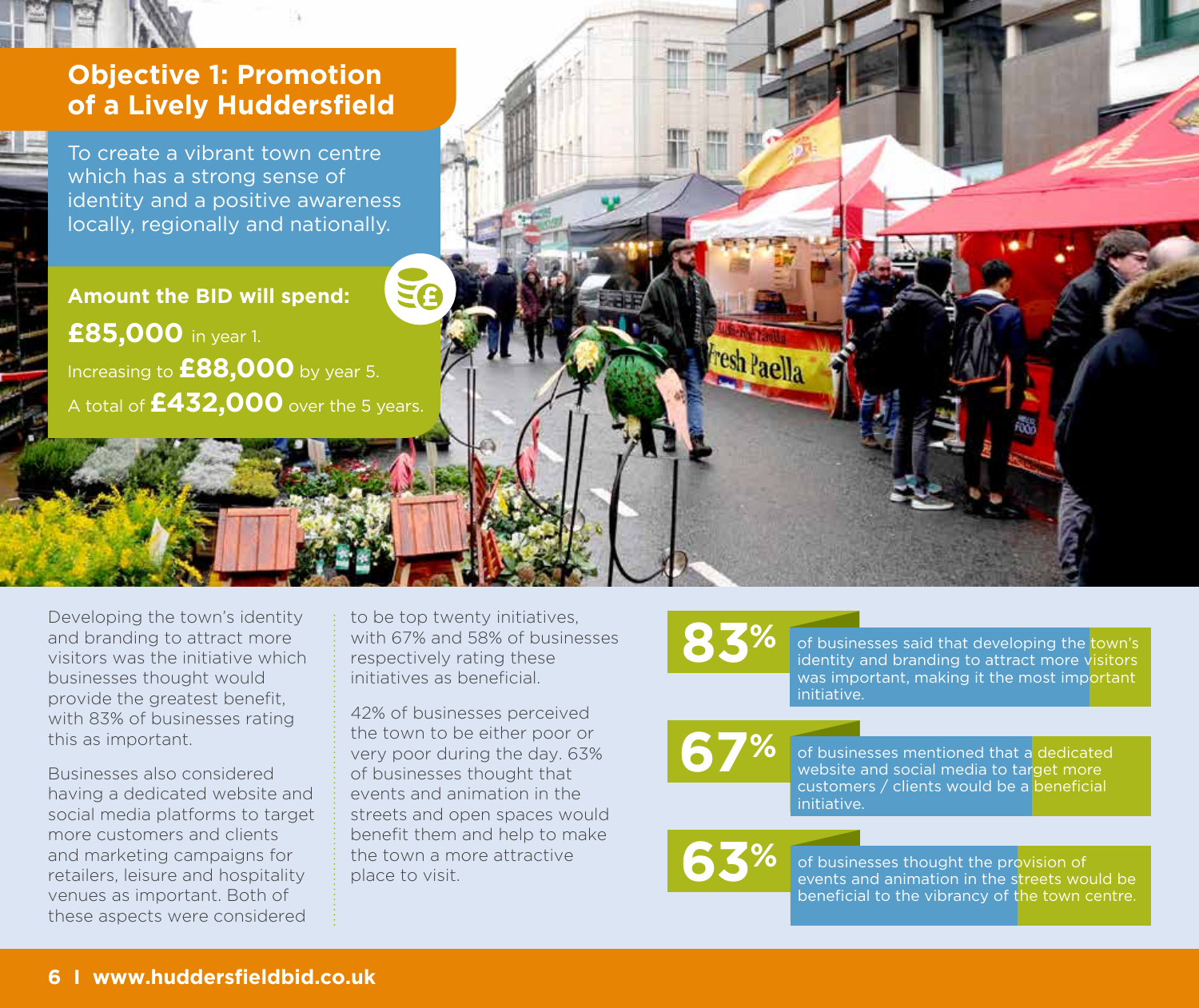

| A            | Work with all stakeholders to define, develop and promote the identity of<br>Huddersfield town centre and its immediate surrounding area and which<br>reflects its strengths and creates a sense of pride.                                                                   |  |  |  |  |  |
|--------------|------------------------------------------------------------------------------------------------------------------------------------------------------------------------------------------------------------------------------------------------------------------------------|--|--|--|--|--|
| B.           | Work with businesses and other organisations to develop and organise<br>events and event spaces to create an animated feel to the town, integrate<br>businesses and organisations, and build the reputation of Huddersfield as a<br>great place to be entertained.           |  |  |  |  |  |
| $\mathbf{C}$ | Develop the use of digital and social media channels, traditional marketing<br>and PR which informs and increases awareness of Huddersfield as a town, its<br>business sectors, its events and all it has to offer, in a way which is consistent<br>with its identity.       |  |  |  |  |  |
| D            | Design and coordinate campaigns across all business sectors relevant to their<br>target markets, highlighting their strengths and taking advantage of new<br>trading and business opportunities.                                                                             |  |  |  |  |  |
| E.           | Promote and develop customer service excellence through award schemes<br>which profile businesses and individuals, and celebrates, recognises and<br>promotes a great shopping, eating, drinking and cultural experience.                                                    |  |  |  |  |  |
| F.           | Develop and implement effective communications between businesses, and<br>between businesses and the BID, to promote awareness of different issues<br>which may affect trading conditions or their immediate environment and to<br>identify opportunities for their benefit. |  |  |  |  |  |
| G.           | Act as a collective voice and represent business interests with all stakeholders<br>to influence any aspect of marketing and promotion in line with the BID<br>Business Plan objectives.                                                                                     |  |  |  |  |  |

#### **How are we going to measure success?**

- Increased levels of sales activity across the whole of the town centre and its immediate surrounding area.
- Footfall to the town which is stronger than national trends
- Increased number of active users of digital media promoting Huddersfield and its businesses.
- Positive media exposure locally, regionally and nationally measured through key performance indicators
- Numbers of businesses and organisations actively engaged in BID activities and the use of and their association with Huddersfield in their own marketing and promotion.
- Numbers of businesses, organisations and public regularly engaged and involved in a loyalty scheme

# **Example projects**

Regular programme of Huddersfield BID events and support or sponsorship for externally organised events

Innovative social media campaigns based on key trading periods and aspects unique to Huddersfield

Regular ebulletins and newsletters keeping businesses informed on BID projects and initiatives

Digital and printed magazines to promote Huddersfield BID and its different business sectors

**Targeted** advertising and advertorials promoting Huddersfield BID and its businesses

Secure BID representation on appropriate working groups and Boards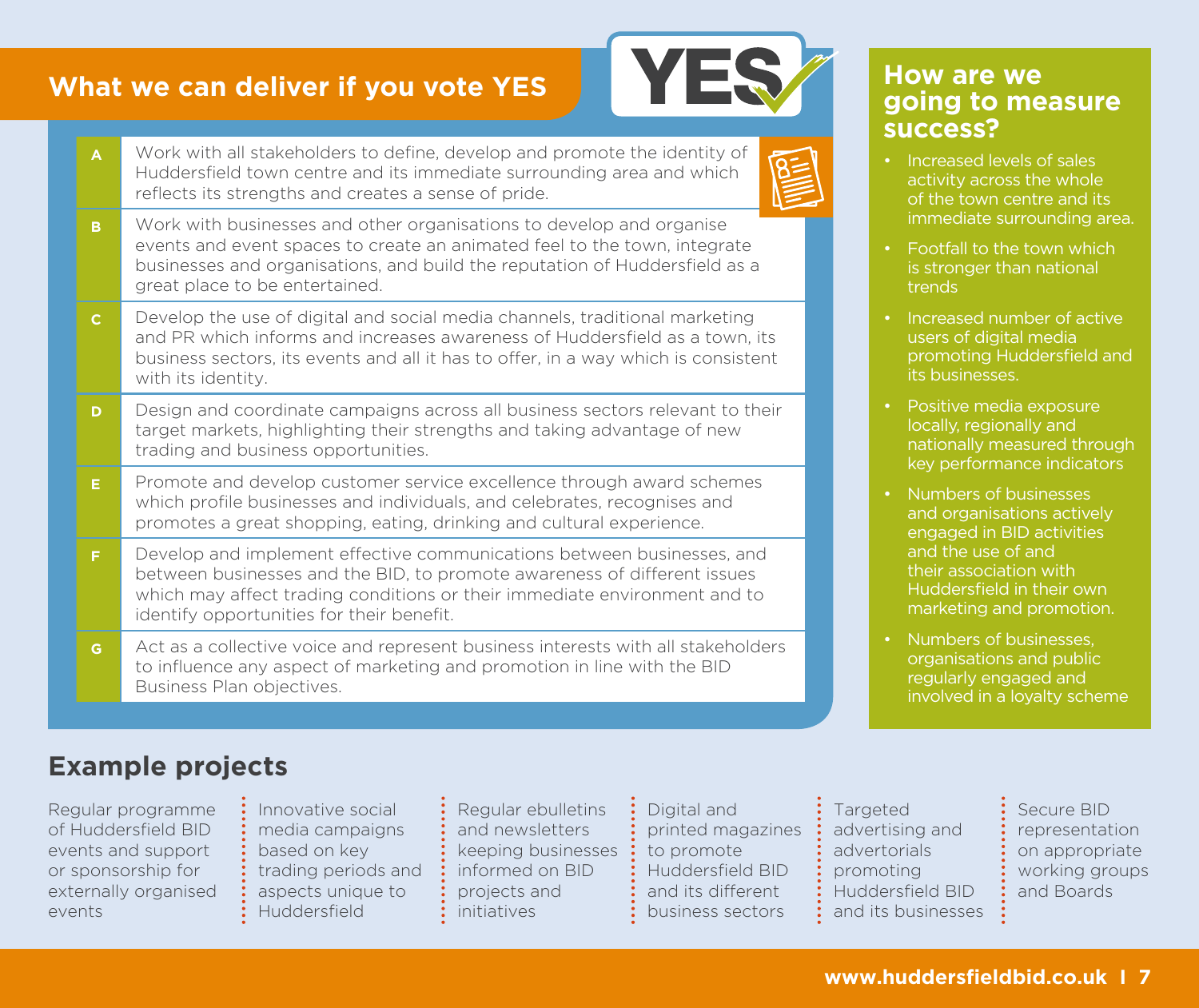

The accessibility of the town was considered to be of great importance, with traffic flow, parking, poor public transport provision and signage all being identified as key challenges.

The most discussed issue in the workshops was actually getting into and around the town itself, and, three out of the top seven issues from the surveys ranked as poor or very poor related to parking in terms of costs and availability, particularly in the evening. 79% of

businesses considered making improvements to the parking experience as being beneficial to making Huddersfield more accessible.

When taking into account pedestrian access to the town, dangerous crossings with fast flowing traffic was considered as a real deterrent and 59% of businesses said improvements to the conditions of the roads and footpaths would be beneficial.

**89%** of businesses considered improving the parking experience as important in making Huddersfield more accessible.

**9%** of businesses said that improvements to the condition of roads and footpaths would be beneficial.

**58%** of businesses commented that improved public transport arrangements would be beneficial.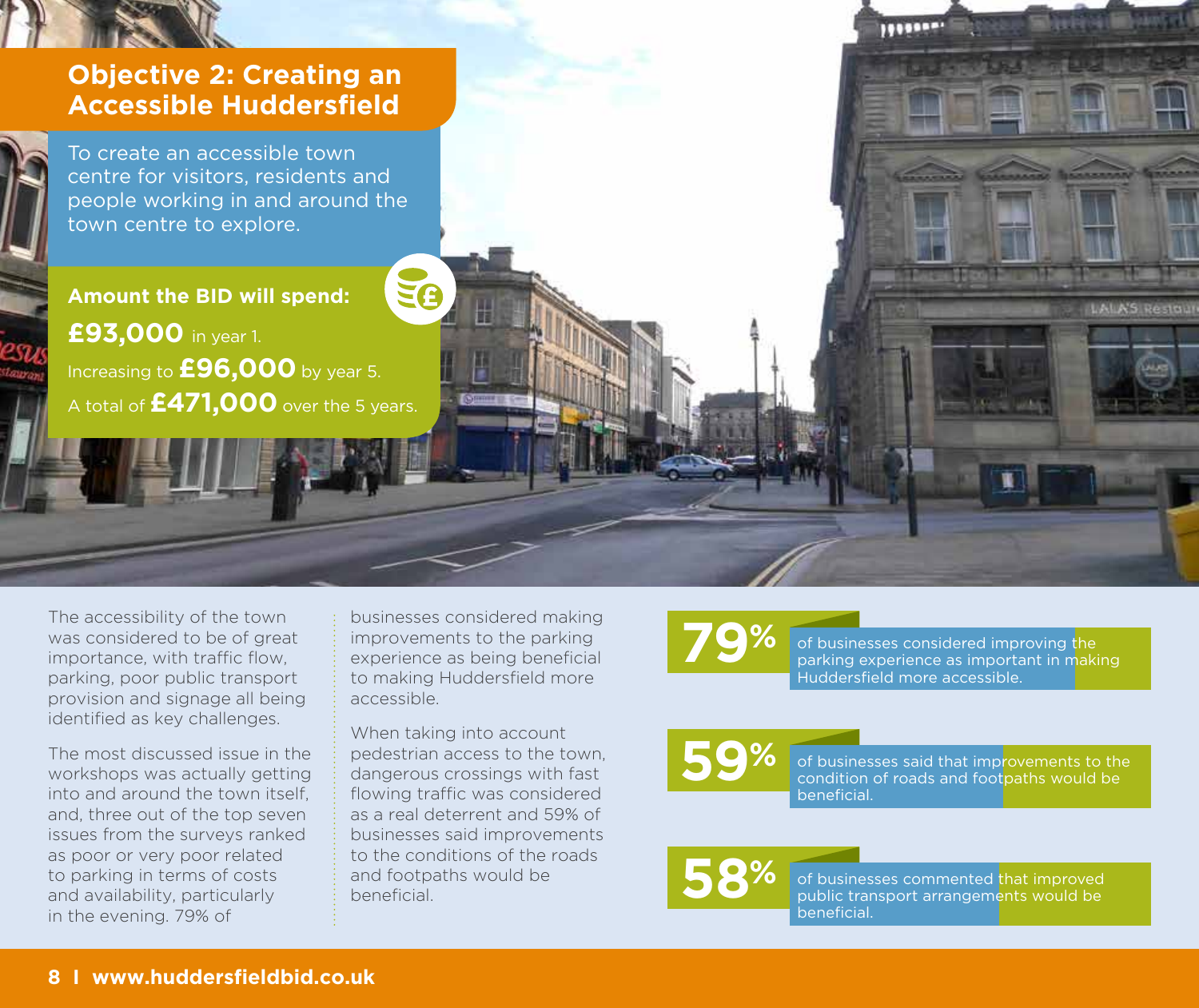

- **A** Work closely with the Council and other car park operators to improve signage and access to car parks and the provision of a 'parking experience' across Huddersfield for both visitors and those who work in the town.
- **B** Work closely with the Council and others to improve the availability and tariff structures of car parking for those working in the BID area and for those who visit.
- **C** Work with public transport providers and the local authority to encourage easier use, access and integration of public transport with the use of the town centre and its surrounding area during the day, evening and night.
- **D** Work with others to improve safety, access and pedestrian flow between different parts of the town centre, the immediate surrounding area, its businesses and its attractions, to encourage people to explore and make more use of the town and all it has to offer.

#### **How are we going to measure success?**

- Increased numbers of cars using car parks and street parking in Huddersfield BID area.
- Improved perception of the 'parking experience' in Huddersfield BID area.
- Numbers of parking spaces available in or near the BID area both on and off-street.
- Increased numbers of bus passengers recorded using the buses into and out of the BID area.
- Increased numbers of people using taxi services in the BID area.

# **Example projects**

Install BID branding at car parks and public transport hubs 

Work with the council and private car park operators to introduce tariffs which encourage greater patronage during quieter periods

Work with public transport providers to offer discounted travel for BID business employees

Provide improved signage in and around Huddersfield town centre at key vehicular and pedestrian locations

Create pedestrian trails around the town centre which encourage circulation of footfall

The BID represents an excellent opportunity for the businesses of Huddersfield town centre and the immediate surrounding area to work in partnership with the Police and other key stakeholders to address issues which impact on the visitor experience. It is only by coming together and

taking action that we can continue to make Huddersfield a place that people who live and work here can be proud of.

**Hayley Higgins (Boots Opticians)**

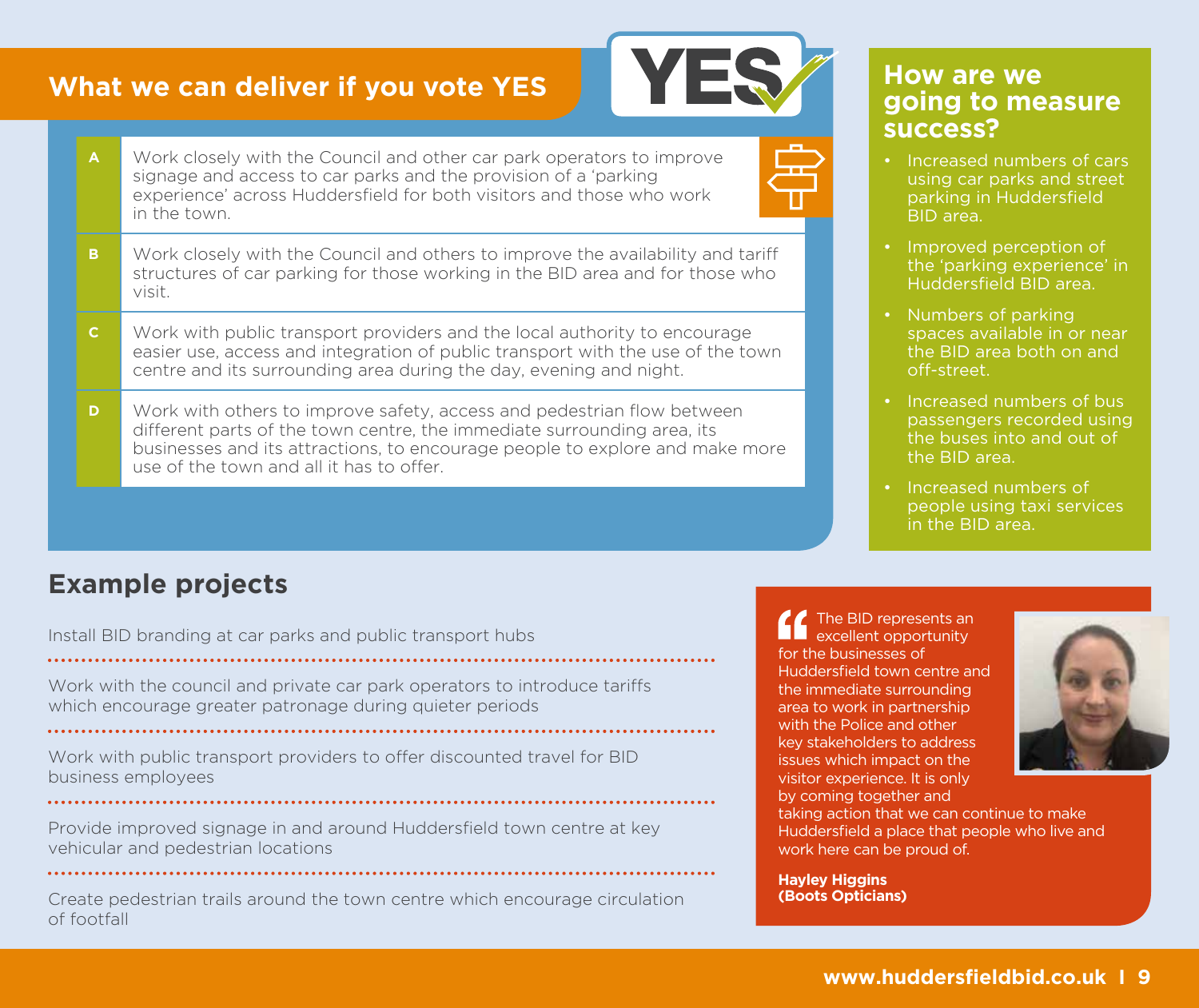

## **Objective 3: A safe and attractive place to be**

To develop and maintain a safe and attractive environment for visitors, residents and people working in the town centre and the immediate surrounding area to enjoy.

**Amount the BID will spend:**

**£130,000** in year 1. Increasing to **£135,000** by year 5. A total of **£661,000** over the 5 years.

When considering the most beneficial initiatives for businesses, four out of the top ten all related to crime and safety and this topic was also the second most important issue discussed during the workshops.

80% of businesses rated the current levels of antisocial behaviour and begging as either poor or very poor, whilst an improved business crime prevention scheme and an extension of current CCTV monitoring and coverage was regarded as being beneficial to many.

There were some aspects to the way in which the town looked which came out well, including the floral and greenery. However, there were factors which impacted upon the overall appearance including the look of derelict, vacant or old buildings of which 73% of businesses said that improving this would make Huddersfield a more attractive destination for visitors. Marketing to target and attract new businesses or investors was also considered as a top ten initiative beneficial to businesses.

**800%** of businesses rated the current levels of antisocial behaviour and begging as either poor or very poor.

> of businesses felt that improving the look of derelict, vacant or old buildings would make Huddersfield a more attractive destination for visitors.

**70%** of businesses said that an extension of the current CCTV monitoring and coverage would be beneficial, ranking this as a top five initiative.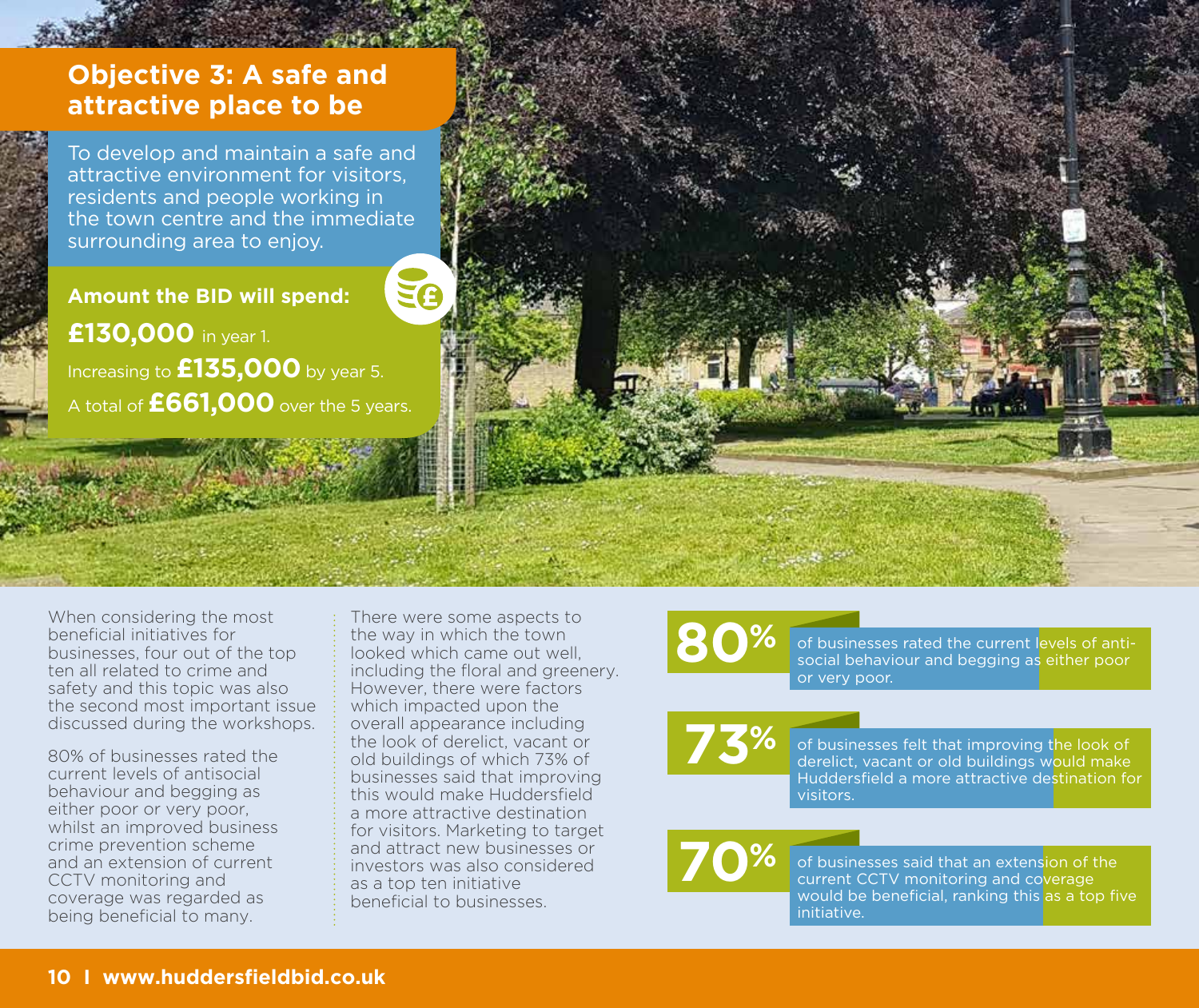| $\mathbf{A}$ | Employ uniformed day time Rangers to:<br>help promote the area, to welcome visitors and provide support for<br>i.<br>the implementation of events and animation in the streets and open<br>spaces<br>ii. support businesses in tackling and communicating issues which affect<br>their business on a day to day basis<br>iii. work closely with the Police and other agencies in tackling anti-social<br>behaviour and crime issues which impact upon the visitor experience |  |  |  |  |  |
|--------------|------------------------------------------------------------------------------------------------------------------------------------------------------------------------------------------------------------------------------------------------------------------------------------------------------------------------------------------------------------------------------------------------------------------------------------------------------------------------------|--|--|--|--|--|
| B            | Work with businesses and other partners including the Police and Local<br>Authority to create a safe, clean and attractive evening and night time<br>environment for people of all backgrounds and ages to enjoy.                                                                                                                                                                                                                                                            |  |  |  |  |  |
| $\mathsf{C}$ | Tackle anti-social behaviour, street drinking, begging and crime issues which<br>impact upon the visitor experience and businesses, by working with partners<br>and organisations to develop the existing business crime prevention scheme.                                                                                                                                                                                                                                  |  |  |  |  |  |
| D            | Enhance, where possible, the appearance and vibrancy of the streets and open<br>spaces by targeted and additional cleaning, additional floral displays, public art,<br>and festive and creative lighting, in a way which complements and develops<br>the heritage and culture of the Huddersfield BID area.                                                                                                                                                                  |  |  |  |  |  |
| E.           | Support the development and implementation of initiatives which improve and<br>protect the public realm and buildings which complement and develop the<br>characteristics of the town.                                                                                                                                                                                                                                                                                       |  |  |  |  |  |
| F.           | Work with landlords, agents and others to ensure that vacant premises<br>or derelict properties are maintained and presented in a smart and tidy<br>appearance and do not detract from the appeal of the immediate environment.                                                                                                                                                                                                                                              |  |  |  |  |  |
| G.           | Influence, support and encourage plans and proposals for new buildings,<br>signage, building refurbishments and public realm developments which build<br>upon the town's strengths, serve to develop its identity and complement its<br>heritage and culture.                                                                                                                                                                                                                |  |  |  |  |  |

#### **How are we going to measure success?**

- Footfall to the town centre which is stronger than national high street trends.
- Increased numbers of people visiting Huddersfield from the catchment area and beyond.
- Improved perception of attractiveness of the town centre and the surrounding area measured through surveys of visitors and those who work in the BID area.
- Improved perceptions of visitor and business safety and feeling of welcome.
- Reduction of incidents of crime and anti-social behaviour.

# **Example projects**

Introduce a formal business crime prevention scheme and work with partners to address key issues

Install window vinyls and/or hoardings on vacant properties to improve their appearance

Undertake targeted 'hotspot' cleaning to address troublesome areas which would otherwise detract from the visitor experience

Install hanging baskets and floral displays to improve the appearance of the town

Additional and improved lighting for festive periods and key events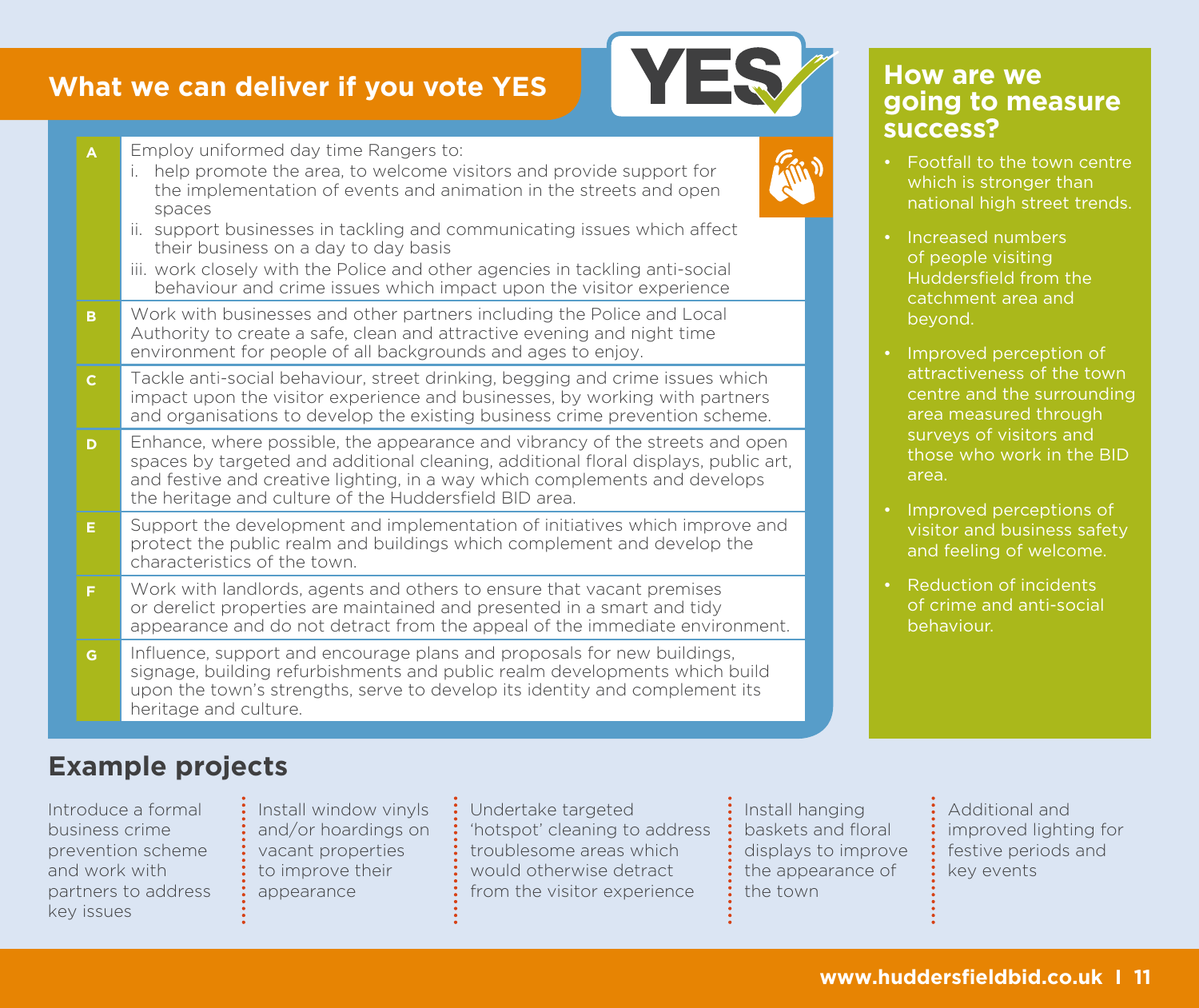### **Objective 4: A great business, leisure and cultural offer**

To encourage the growth, development and investment of businesses and organisations which support the development of Huddersfield's identity.

**Amount the BID will spend: £37,000** in year 1. Increasing to **£38,000** by year 5. A total of **£187,000** over the 5 years.

Huddersfield is home to a fantastic<br>array of quality buyers array of quality businesses. We share the ambition for the town to further develop and prosper and see great opportunities for working more closely with other businesses through the BID to drive improvements and encourage future business development.

**Brent Woods (The Media Centre)**



Seventy per cent of businesses considered marketing to attract new businesses and investment to the area as being important in continuing the development of Huddersfield's identity whilst the way in which businesses work together was also considered to be important.

A key issue identified by businesses was the range of shops in the town centre, with 61% of businesses considering this to be poor or very poor.

Furthermore, things to do in the town for visitors and locals, together with things to do in the evening and events and animation, were all issues which businesses considered needing to be addressed, as they were ranked in the top twenty as being poor or very poor.

**70%** of businesses considered marketing to attract new businesses and investment as important in supporting the development of Huddersfield's identity.

**67%** of businesses ranked networking and initiatives to encourage more local trading as an important consideration.

**61%** of businesses considered the range of shops in Huddersfield to be poor or very poor.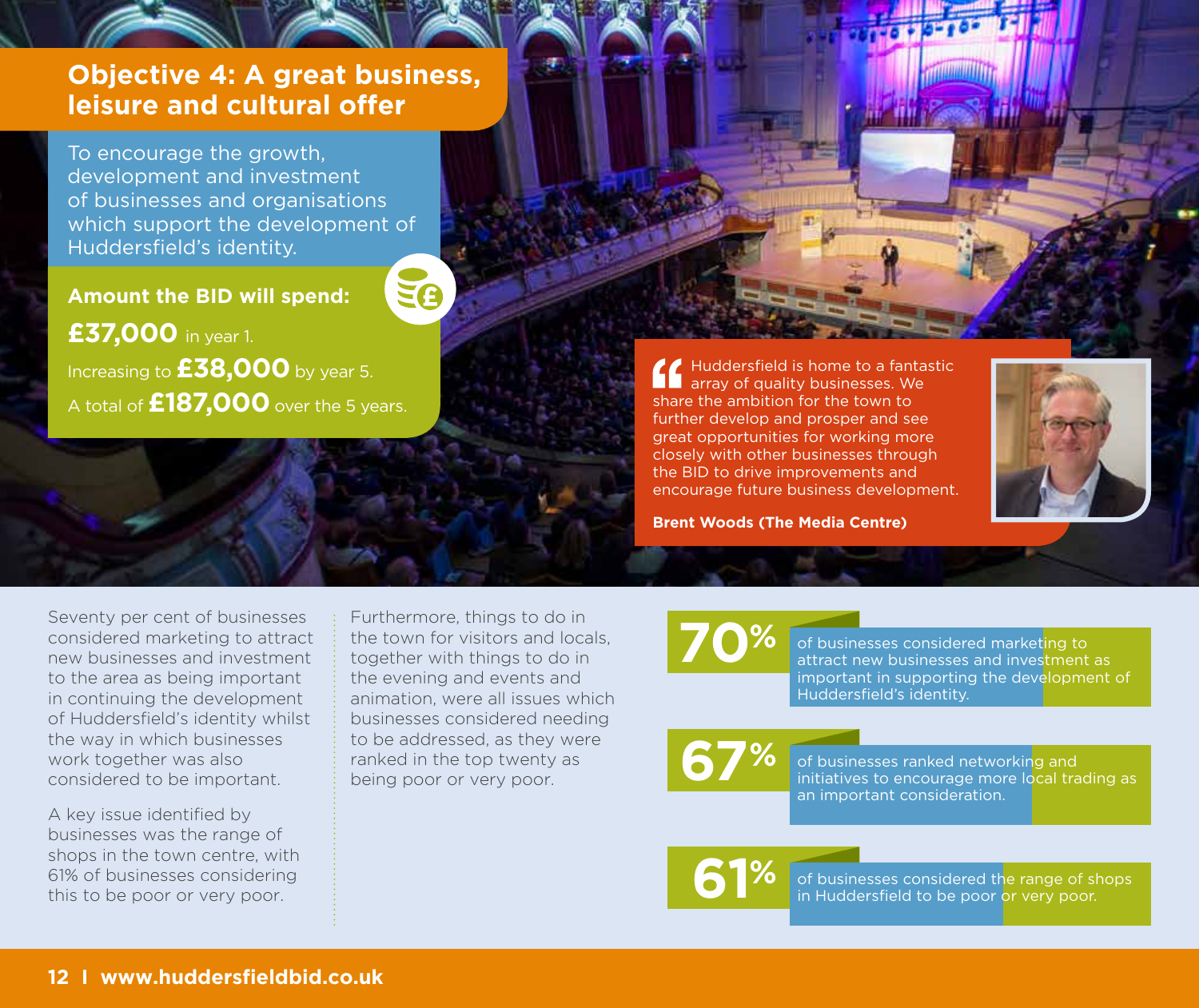

 $\overline{77133}$ 

- **A** Work with others to develop a retail, leisure and cultural framework for the town and support its implementation with partners.
- **B** Work with partners, landlords and property agents to market the town centre and immediate surrounding area to potential new businesses and investors in line with recommendations from a retail, leisure and cultural framework for the BID area.
- **C** Encourage and support relationships between businesses and organisations which seek to develop skills and have a positive impact upon their current business performance and future business development.
- **D** Work with other organisations to monitor footfall, commercial performance, parking statistics, customer perceptions and other key measures across the Huddersfield BID area and provide regular reports and performance updates for businesses.

# **Example projects**

Install cameras and/or wi-fi equipment to monitor footfall and pedestrian movement Provide reports and commentary to businesses on local, regional and national commercial trends

Work with partners to achieve Purple Flag status and other national accreditations Develop a Huddersfield investment prospectus for use by agents and marketing

agencies

Hold networking events and seminars, designed to build relationships, increase inter-trading and develop business skills

Work with partners to target selected businesses which would broaden the appeal of Huddersfield to the visitor and other businesses

#### **How are we going to measure success?**

- Increased range of retail, leisure, cultural and evening economy offer.
- Reduced levels of vacant and derelict properties in the Huddersfield town centre and surrounding area.
- Numbers of business enquiries through commercial property agents
- Monitoring of footfall and sales performances across Huddersfield town centre and the surrounding area with regular reports and feedback to businesses.
- Gain the 'Purple Flag' award.

We are a professional service business and our brand stands for quality and honesty. The whole area stands to gain from the work the BID will do to develop the town's identity and to establish



Huddersfield as a place recognised locally, regionally and nationally for its outstanding businesses.

**Daniel Krigers (Chadwick Lawrence Solicitors)**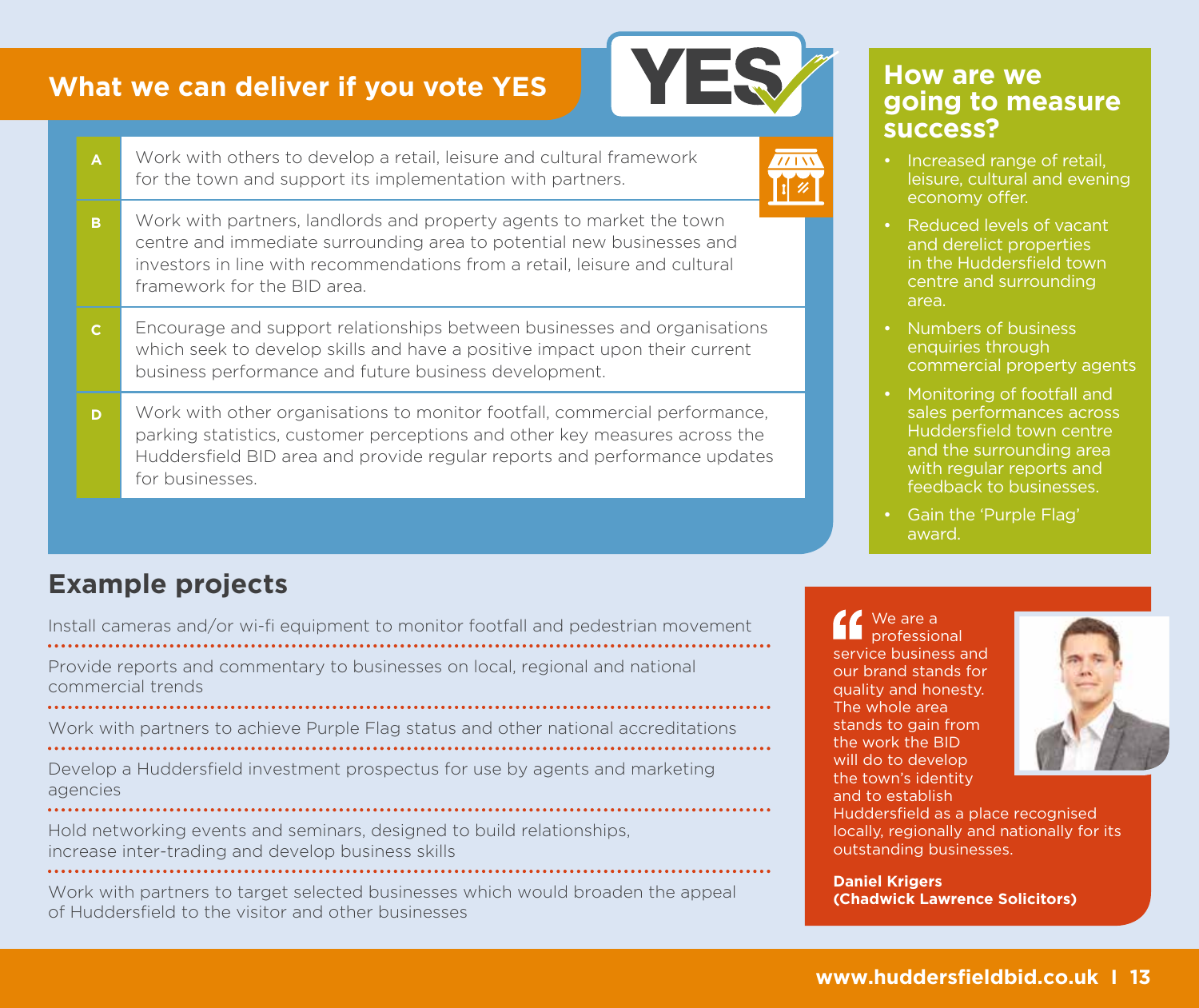#### **The BID area**

# **The highlighted area represents the full extent of the proposed Huddersfield Business Improvement District.**

The BID Area includes any smaller business areas located off the roads or streets that are located within the boundary of the BID Area defined by the shaded area on the map and any other road or street, even if they are not listed in Appendix Two of the full Business plan & Proposal.

Any new road or street which is developed or created during the life of the BID which is within the BID Area will be included.

A full list of streets included in the BID area can be obtained by referring to the full Business Improvement District Proposal and Business Plan accessible on **www.huddersfieldbid.co.uk** or by emailing **enquiries@huddersfieldbid.co.uk** or Tel: **01484 599233** .

We see ourselves as an integral part of Huddersfield and want our students to have an exceptional experience. We share the ambition for the town to further develop and prosper and see great opportunities for working more closely with businesses through the BID."



**Andrew McConnell (University of Huddersfield)**

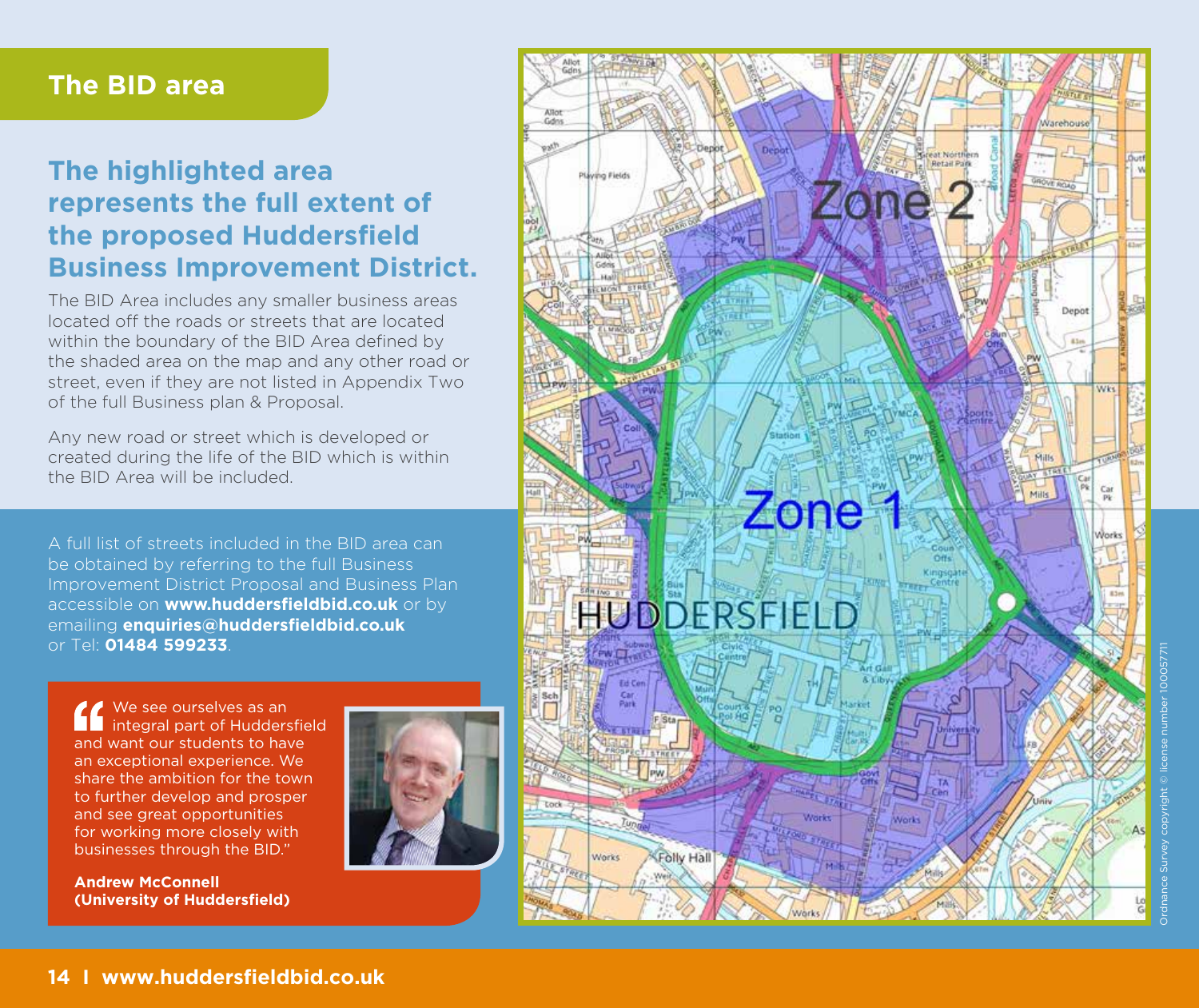





# **Huddersfield BID 5 year budget: 2019 – 2024**

|                                                              | Year 1   | Year <sub>2</sub> | Year 3   | Year 4   | Year 5   | <b>Total</b> |
|--------------------------------------------------------------|----------|-------------------|----------|----------|----------|--------------|
| <b>Income</b>                                                |          |                   |          |          |          |              |
| BID levy revenue (Note 1)                                    | £415,544 | £423,855          | £432,332 | £440,979 | £449,798 | £2,162,508   |
| Other Income (Note 2)                                        | £40,000  | £40,800           | £41,616  | £42,448  | £43,297  | £208,162     |
| <b>Total Income</b>                                          | £455,544 | £464,655          | £473,948 | £483,427 | £493,095 | £2,370,669   |
| <b>Expenditure</b>                                           |          |                   |          |          |          |              |
| Objective 1: Promotion of a lively Huddersfield              | £85,000  | £85,726           | £86,466  | £87,221  | £87,991  | £432,403     |
| Objective 2: Creating an accessible Huddersfield             | £92,593  | £93,383           | £94,190  | £95,012  | £95,851  | £471,029     |
| Objective 3: A safe and attractive place to be               | £130,000 | £131,110          | £132,242 | £133,396 | £134,574 | £661,322     |
| Objective 4: A great business, leisure and<br>cultural offer | £36,774  | £37,088           | £37,408  | £37,735  | £38,068  | £187,073     |
| Central Management Costs,<br>Administration, Office (Note 3) | £80,000  | £81,600           | £83,232  | £84,897  | £86,595  | £416,323     |
| Levy Collection costs                                        | £10,400  | £10,608           | £10,820  | £11,037  | £11,257  | £54,122      |
| Contingency (Note 4)                                         | £20,777  | £21,193           | £21,617  | £22,049  | £22,490  | £108,125     |
| <b>Total Expenditure</b>                                     | £455,544 | £460,707          | £465,974 | £471,346 | £476,825 | £2,330,396   |
| <b>Accrual for Renewal (Note 5)</b>                          | $E-$     | £3,948            | £7,974   | £12,081  | £16,271  | £40,274      |

Notes

1. Assumes a 95% collection rate and 2% per annum inflation

2. Including income from landlords, associate members of the BID and other sources (including in-kind)

3. Central admin, office and fixed overheads

4. Calculated as 5% of total levy billed

5. Accrual retained from levy revenue to provide for costs of renewal of the BID for any additional term, otherwise they will be spent on additional projects in the final year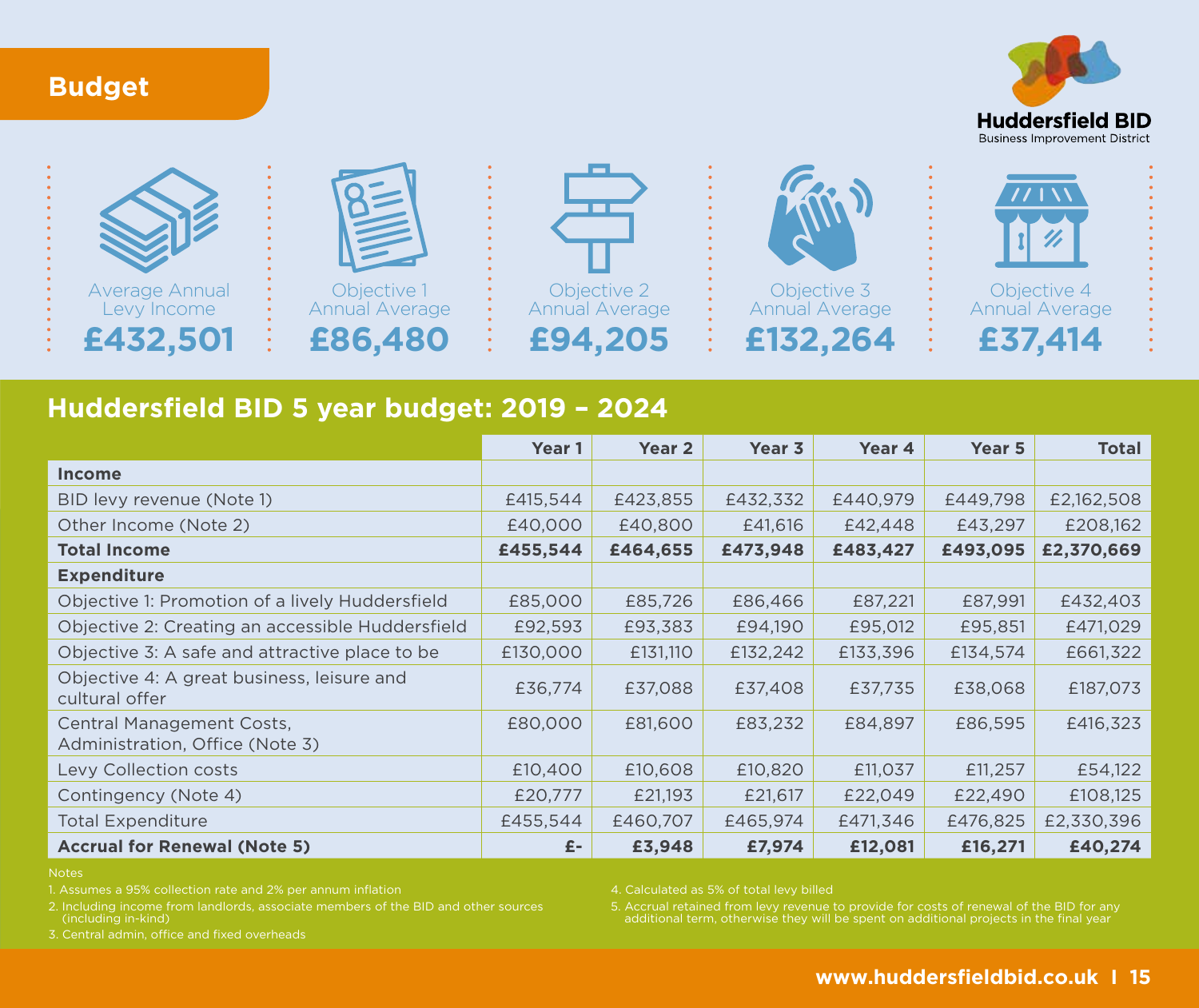#### **What it will cost you**

# **How much will you pay?**

A levy of 1.5% of rateable value (RV) is proposed for businesses inside the ring road with an RV of £12,001 or more and a levy of 0.75% of rateable value (RV) is proposed for businesses outside the ring road with an RV of £12,001 or more which fall within the levy criteria.

Properties which fall under the management of a shopping mall operator and/or who pay a service charge to the shopping mall operator and organisations which are registered charities or who have charitable status will receive discounted levy tariffs or be exempt, dependent upon the criteria identified in Section 12 of the Huddersfield Business Improvement District Proposal and Business Plan.

The investment being sought from businesses in the BID area is still modest in relation to what can be achieved.

#### **Example costs to a business based on a 1.5% levy**

| <b>Rateable</b><br><b>Value</b> | Levy<br>Rate | <b>Annual</b> | <b>This</b><br>equates<br>to: Weekly | <b>This</b><br>equates<br>to: Daily |
|---------------------------------|--------------|---------------|--------------------------------------|-------------------------------------|
| $£1 - £12,000$                  | Zero         | Zero          | Zero                                 | Zero                                |
| £12,001                         | 1.50%        | £180          | £3.46                                | £0.49                               |
| £25,000                         | 1.50%        | £375          | f721                                 | £1.03                               |
| £75,000                         | 1.50%        | £1.125        | £21.63                               | £3.08                               |
| £150,000                        | 1.50%        | £2.250        | £43.27                               | £6.16                               |
| £350.000                        | 1.50%        | £5.250        | £100.96                              | £14.38                              |

### **The Benefits**

As a business which pays, whether through a levy or voluntary payment, you will have the opportunity to be directly involved in the decision making and action planning for everything the BID delivers based upon the BID's business plan.

In addition to receiving the broad benefits that the BID offers your business in terms of driving local business investment and growth, you will gain direct access to collective promotional campaigns and have the opportunity to link into social and digital media activities. You will have access to collective business security initiatives, the opportunity to participate in seminars and workshops offering business support and advice, invitations to regular BID networking events to develop greater local business community collaboration and much more.

#### **As a business who pays into the BID this is an investment. The aim of the BID is to deliver as much value back in benefits, if not more, than the money you pay in.**

By working together as a collective voice, you will be not only be benefiting your business but improving Huddersfield.

### **Additional funding and inflation**

possible to increase the benefits that can be delivered by the BID to businesses.

Other possible income sources will include grants where the criteria matches the aims of the business plan, voluntary contributions from property owners, companies and organisations outside the BID area and those not liable for the levy. It is estimated that this could be at least £200,000 over the five year period.

Through discussion, developers, property owners and other stakeholders in the area will be invited to participate in the Business Improvement District and improve delivery against the business plan objectives even further.

There will be an annual inflationary increase of all levy charges year on year for the duration of the Business Improvement District. This will be a minimum of 2% increase or the inflation percentage as determined by the Consumer Price Index as at the 1st December of the year before the next billing process, whichever is the greater. Inflation will not apply for the first billing cycling in 2019.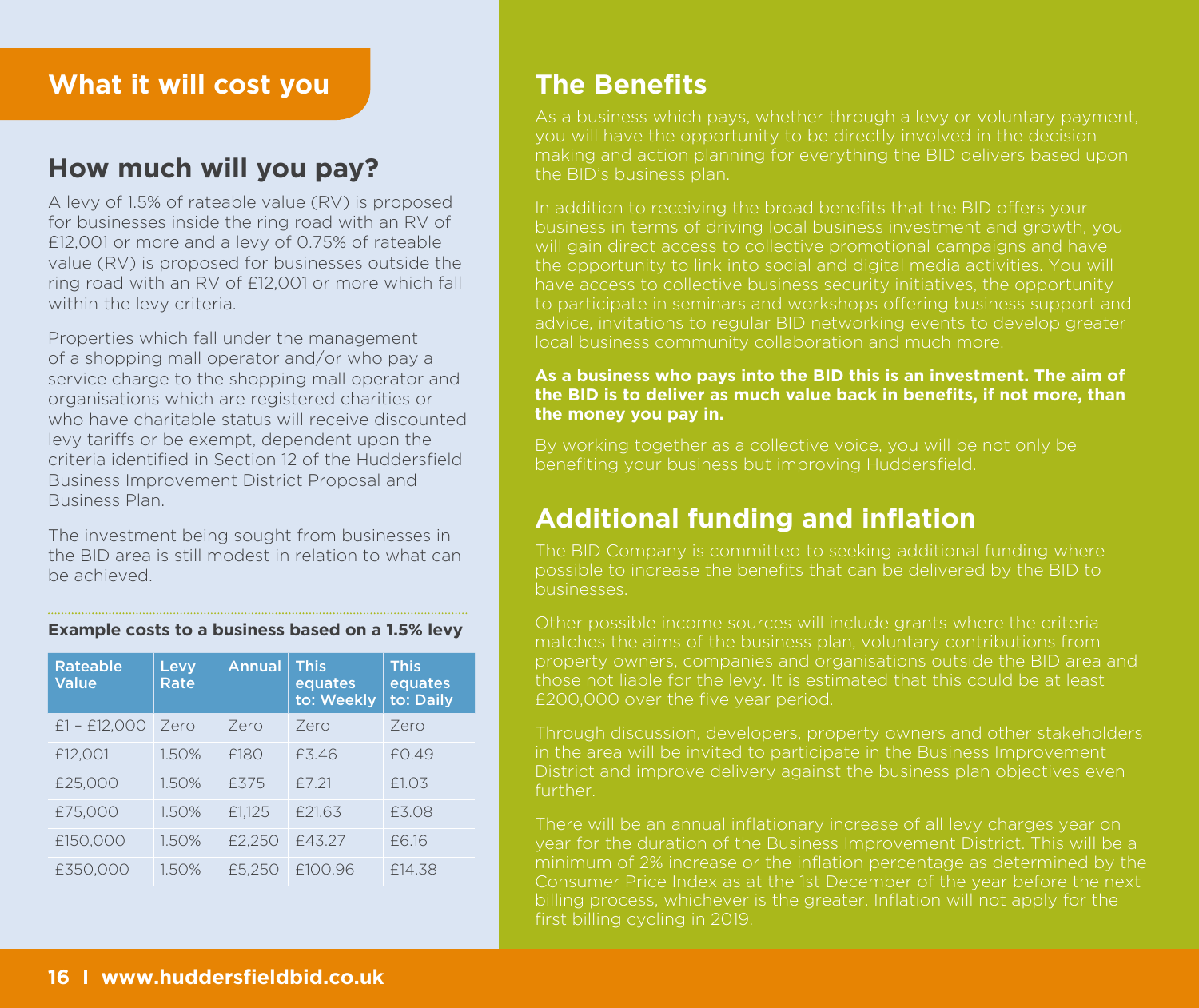#### **Ballot Timetable**

#### **Ballot and voting**

Businesses in Huddersfield will be asked to vote on whether or not they wish the Huddersfield BID Company to implement the business plan over the next five years 2019 to 2024.

Ballot papers will be sent out on Thursday 13th June 2019 to the person identified in the specially prepared register of potential voters held by Kirklees District Council.

Each rateable property has one vote. A proxy vote will be available. Completed ballot papers are to be returned no later than 5pm Thursday 11th July 2019. The result will be announced on the following day.

Huddersfield deserves to be showcased as an attractive and interesting place to visit. Huddersfield BID will help achieve this, so a "Yes" vote is a vote for Huddersfield and its future.

**Samantha Sharp (Packhorse Shopping Centre)**



**Mandatory Levy** 

Following a successful ballot, the levy becomes mandatory on all defined ratepayers. Any necessary enforcement of payment is undertaken in the same way as it is for business rates. A full explanation of the levy criteria can be found in the BID Proposal and Business Plan available at **www.huddersfieldbid.co.uk**

#### **The ballot has to meet two tests to succeed:**



**VOTE 'YES'**

We strongly support the BID as it brings organisations together across Huddersfield Town Centre with the common aim of improving the economic wellbeing of Huddersfield. Huddersfield Unlimited is working to bring significant inward investment to Huddersfield and having a safe, vibrant and attractive town centre is of vital importance to the whole area and to our work. The BID is an important component of achieving this.

**Peter Branson, (Huddersfield Unlimited)**



**Timetable**

- **Tuesday 14th May 5pm** Launch of Business Plan
- **Thursday 13th June 2019** Ballot papers issued
- **Thursday 11th July 2019** Ballot closes at 5pm
- **Friday 12th July 2019** Ballot results announced
- **Tuesday 1st October 2019** Operations of the new BID start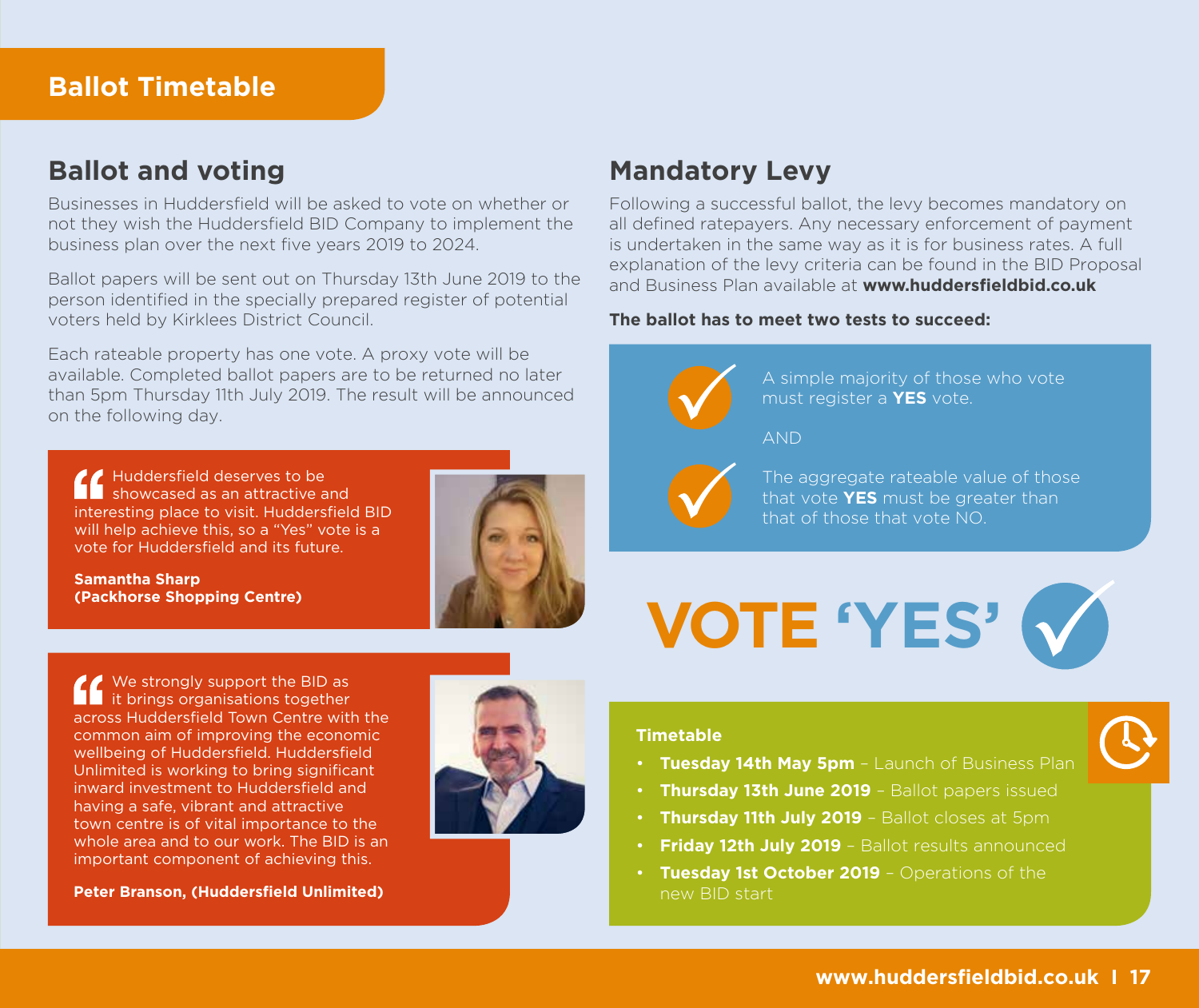#### **Monitoring Success**

In order to deliver exceptional value for money within the framework of the aims and objectives of the plan, the BID will work closely with other key stakeholders such as property owners, developers, the Borough and Town Councils and the Police. It will seek, wherever possible to influence and shape larger projects to the benefit of its own aims while supporting others to achieve their own objectives.

In working with others, the over-riding principle of the BID should not be compromised i.e. that the BID is providing services and benefits additional to those which would have happened if the BID had not been in existence.

# **Monitoring basic service provision**

Kirklees District Council is committed to providing core or basic services to the area for the duration of the BID in such a way that the activities of the BID will be totally additional and complementary.

Provision of Baseline Statements will allow the BID Company to regularly appraise the delivery of core services and compare them with the services identified in the statements. From experience elsewhere we know this has an impact on that delivery and helps to guarantee that money provided to the authorities via the business rates mechanism is well spent and that standards are maintained.

# **Monitoring BID delivery**

Huddersfield BID will be fully transparent and accountable to the businesses paying the BID levy.

Monitoring and measuring the performance and effectiveness of the BID activities is an integral and essential part of the plan. Businesses need to be confident that their levy money is being invested as productively as possible to maximise results.

The effectiveness of the measures undertaken will be gauged for each project area. They will include business surveys, photographic evidence, vacancy levels, new investment into the area and parking, sales and footfall data.



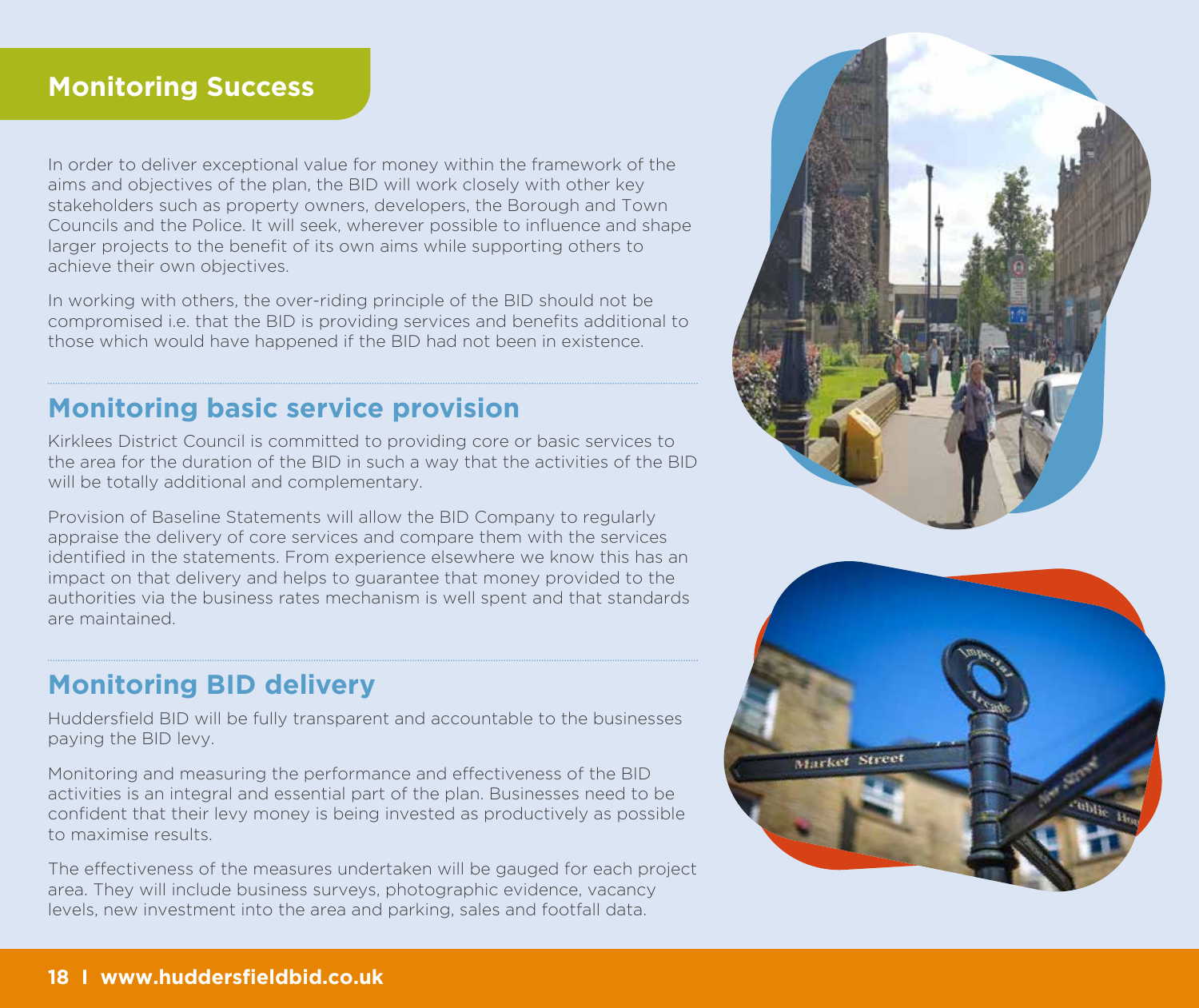#### **Governance**

A new and separate company will be set up to act as the BID Company. It will be a not for profit company, limited by guarantee which will be legally and operationally responsible to the businesses in the BID area for the delivery of the BID proposal and business plan and its associated activities and will act on their behalf.

The Board will be responsible for the governance of the BID Company and for creating a management structure which will aim to encourage continuous business involvement in determining priorities and shaping and evolving activities within the terms of this BID Proposal and Business Plan. All businesses will be encouraged to be actively involved in the BID and associated working groups to represent the levy payers.

The Board will be elected by the members of the BID Company, drawn predominantly from those paying a levy in the area and made up of a representative cross-section of the businesses and stakeholders of the area and key agencies associated with the successful delivery of the BID project. It will be driven by the private sector and will include one senior officer from Kirklees District Council who will as act as a key operational link to council services, but not as a Director.

The main role of the Board is to safeguard the interests of levy payers by ensuring that the business operates in line with the BID plan, is professional and offers consistent value for money in line

with its targets. The Board will ensure that the implementation of the BID will be monitored and delivered costeffectively, through keeping overheads to a minimum and using methods which will optimise the use of the revenue budget and add real value to the delivery of the plan.

The Board will provide a consistent, collective and effective voice for the businesses in Huddersfield.

All roles on the Board and specific working groups are voluntary and are undertaken with a commitment to represent the interests of all businesses in the area.

Collaborative working will be actively encouraged to build upon the sense of business community in the area and ensure that the skills and resources available for delivery of the BID are enhanced and deliver best value.

There will also be hands-on project and contract management to support the initiatives from the working groups. This support will provide administrative support to the BID Company, coordinate activity with partner organisations and ensure cost-effective delivery of projects through tendering and careful project and contract management.

The Huddersfield BID financial accounts and governance arrangements will be independently scrutinised and the effectiveness of the measures undertaken will be gauged by key performance indicators for each project area, including footfall, customer surveys, business surveys, photographic evidence and retail turnover movement full measures are identified in this plan with each objective.

Besides regular newsletters and other forms of bulletins, there will be an annual report providing details on activities and performance of the company against the objectives of the delivery plan for the previous year.

All levy payers shall be entitled to be members of the BID Company. There will be an annual general meeting at which all members are invited to attend and vote and at which Directors will be retired by rotation providing an opportunity for new Directors to be elected in accordance with the articles of the company.

It is essential that we make Huddersfield a more attractive environment to businesses, residents and visitors. As part of the BID we can work together to help to improve



the town centre, revive the economy of the town and make Huddersfield a vibrant and bustling town centre once more.

**Emma Grain & Kevin Chatham (Northern Tea House)**